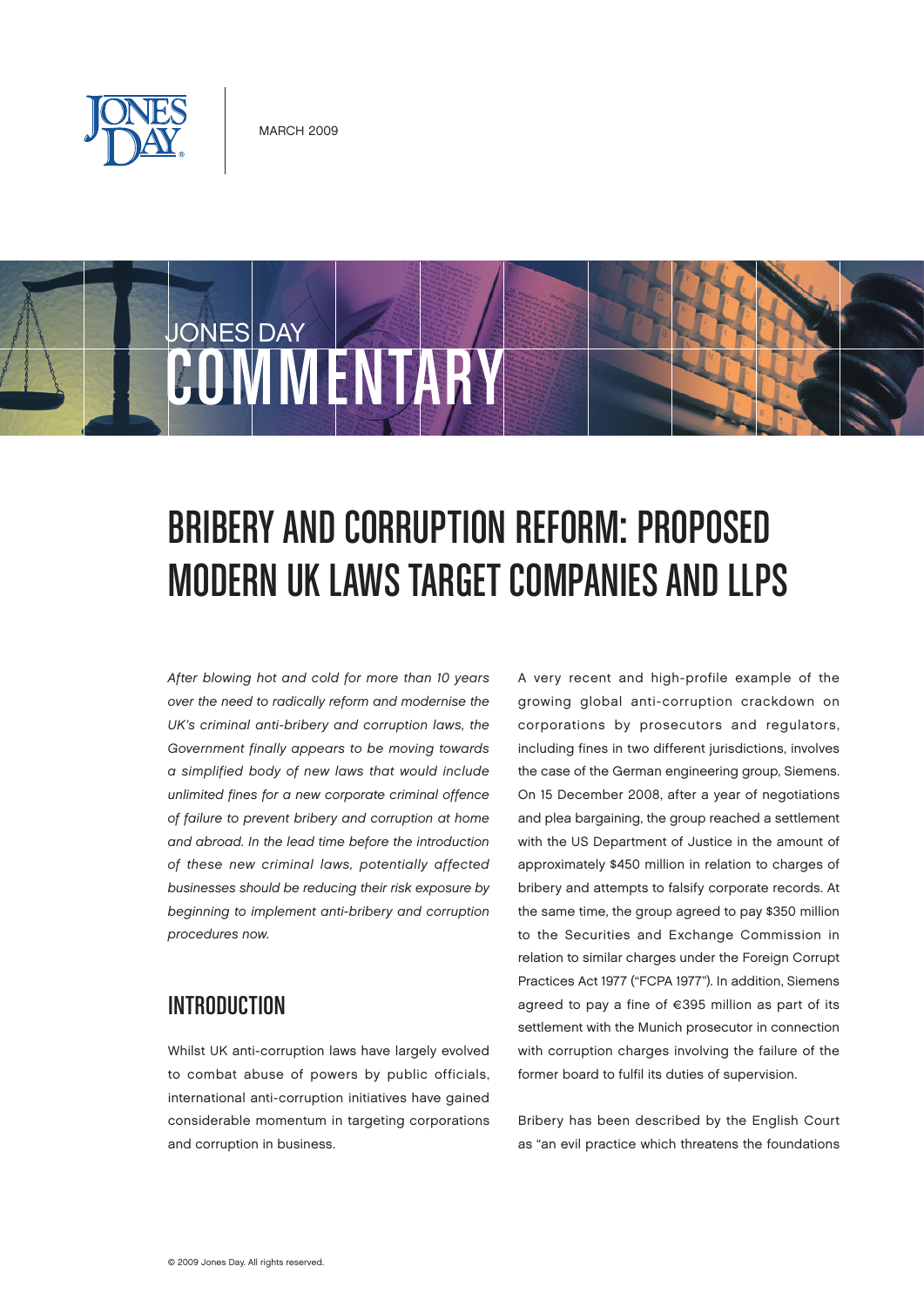of any civilised society",<sup>1</sup> and which "corrupts not only the recipient but also the giver of the bribe".<sup>2</sup> Given these judicial sentiments, one would expect to find a modern and efficient set of bribery and corruption laws to combat this "evil". However, UK criminal law has long been out of date; it provides for corruption offences in three statutes dating from the 19th and early 20th centuries, whilst the common law offence of bribery of a person in public office is even older. Current UK criminal law is also fragmented and complex.

#### Slow pace of UK law reform

To date the UK has been very slow to catch up in seeking to align itself with international developments. Indeed, it has been sharply criticised by the Organisation for Economic Co-operation and Development ("OECD")3 for its failure to bring its anti-bribery laws into line with its international obligations under the OECD Convention on Combating Bribery of Foreign Public Officials in International Business Transactions (the "Convention"). The OECD has stated that it is "disappointed and seriously concerned" about the UK's continued failure to address deficiencies in its laws on bribery of foreign public officials and on corporate liability for foreign bribery<sup>4</sup>, and has continually urged the rapid introduction of new legislation.

Although the UK ratified the Convention in December 1998, which then came into force on 15 February 1999, it has so far failed to prosecute successfully any bribery case against a company. At the time of the Convention's ratification, the Law Commission recommended updating the UK's existing law and consolidating the existing offences in one statute providing for new offences (Report 248 – Legislating the Criminal Code: Corruption, 1998), which eventually led to a draft Bill being published in March 2003. However, the Bill was heavily criticised, subjected to a further consultation process, and then quietly withdrawn in early 2007.

#### US ANTI-CORRUPTION LAWS: TRAILBLAZING

As a result of SEC investigations in the mid-1970s, more than 400 US companies admitted making questionable or illegal payments in excess of \$300,000,000 to foreign government officials, politicians and political parties. As a result, Congress enacted FCPA 1977 to bring a halt to the bribery of foreign officials and to restore public confidence in the integrity of the US business system.

In stark contrast to the pace of reform in the UK, Congress commenced negotiations with the OECD in 1988 to obtain the agreement of the US's major trading partners to enact legislation similar to FCPA 1977. Therefore, the Convention was substantially driven by the US in order to establish international measures similar to those contained in FCPA 1977. Congress was motivated by its concern that following the passage of FCPA 1977, US companies were operating at a disadvantage to foreign companies which routinely paid bribes and, in some countries, were permitted to deduct the cost of bribes as business expenses against their taxes. When the US subsequently ratified the Convention in 1998 it made significant amendments to FCPA 1977, including an extension of its jurisdiction to foreign individuals or companies acting in furtherance of corruption whilst in the US. For example, the provisions of FCPA 1977 cover any overseas company that has traded on an exchange or raised capital in the US.

The significant extra-territorial reach of the US authorities is no more evident than in a recent case in which, on 8 January 2009, the US Department of Justice filed a forfeiture action against accounts located in Singapore that allegedly contained the proceeds of a conspiracy to bribe public officials in Bangladesh. According to the US authorities this action "shows the lengths to which US law enforcement will go to recover the proceeds of foreign corruption" and that the US would continue "to use [its] forfeiture laws to recapture the illicit facilitating payments .....".<sup>5</sup>

<sup>1</sup> Att. Gen. 4 Hong Kong v. Reid [1994] 1 AC 324 at 330-1, per Lord Templeman.

<sup>2</sup> Daraydan Holdings Ltd v. Solland International Ltd [2005] Ch 119 at paragraph 1, per Collins J.

<sup>3</sup> OECD Working Group on Bribery Reports: 17 March 2005 and 16 October 2008.

<sup>4</sup> OECD Working Group on Bribery Report: 16 October 2008.

<sup>5</sup> Press release, US Department of Justice (9 January 2009): [www.usdoj.gov .](http://www.usdoj.gov)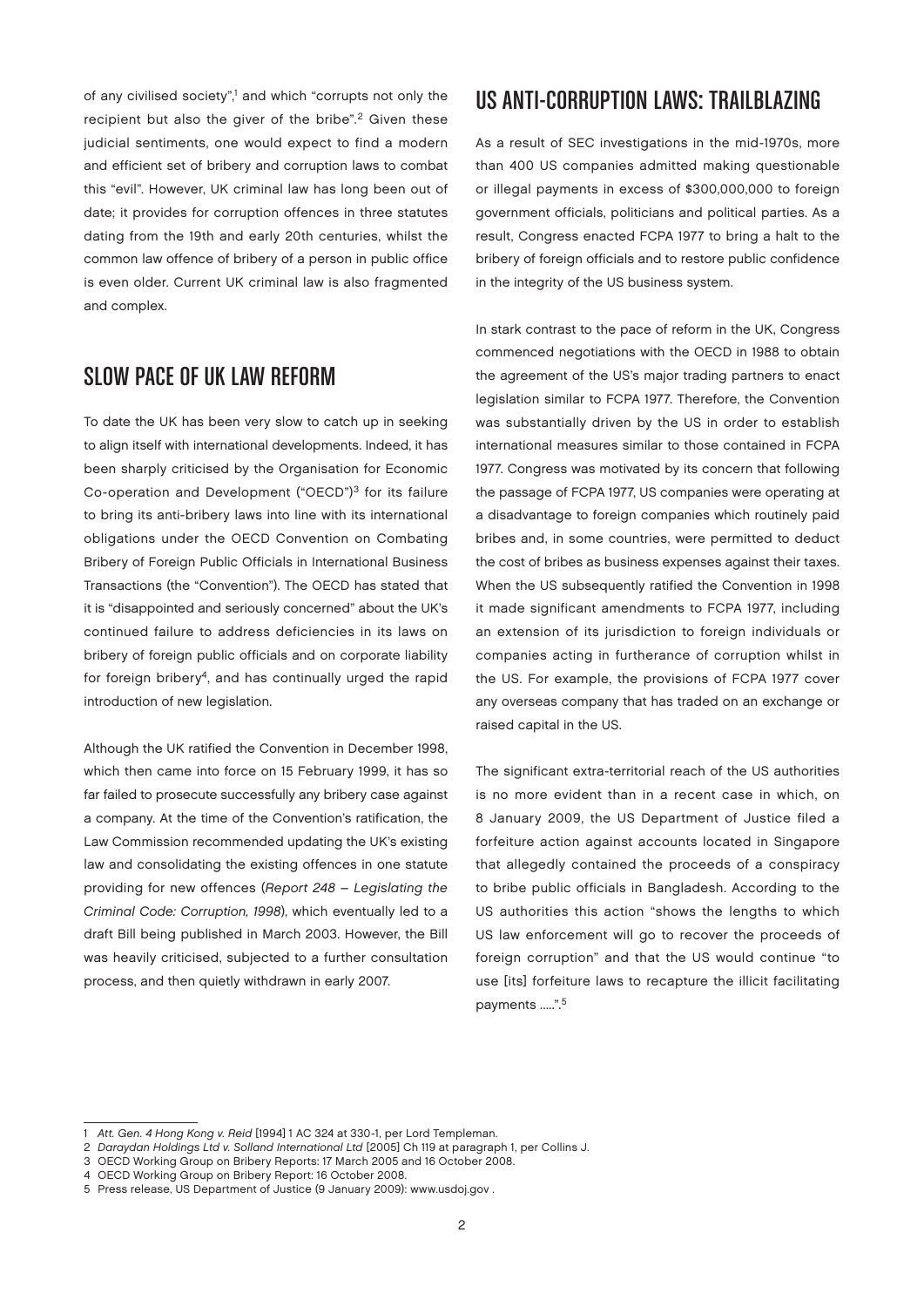#### The UK's latest proposals for reform

As if stung by the recent OECD criticisms, the Law Commission published its latest recommendations (Report 313 -Law Com) for reforming the law of bribery on 20 November 2008. The Law Commission recognised that the effective combating of corrupt practices requires an effective law of bribery, whilst current UK laws are riddled with uncertainty and in need of rationalisation.

At the heart of the Law Commission proposals, is the replacement of the patchwork of offences with the following:

- · two general offences of bribery, one concerned with giving bribes and one concerned with taking them;
- · a new offence of bribing a foreign public official; and
- · a new corporate offence applicable to companies and LLPs of negligently failing to prevent bribery by an employee or agent.

It is also recommended that the law of bribery be extended to cover foreign nationals who reside in the UK or who conduct their business in the UK.

Attached to the Law Commission Report, is a draft Bill; and at the time of its publication the Justice Secretary (the so-called "anti-corruption champion") welcomed the Report and stated that he intended to bring forward a draft Bill for pre-legislative scrutiny in the near future. At present, it is proposed that the Government's draft Bill will be "informed" by the recommendations of the Law Commission.

#### THE CURRENT LAW

The Common Law Offence. The common law offence of bribery entails "the receiving or offering [of] any undue reward by or to any person whatsoever, in a public office, in order to influence his behaviour in office, and incline him to act contrary to the known rules of honesty and integrity"6. Therefore, one of the parties involved must be the holder of a public office but, the offence will be committed whether or

not the intended bribe was actually given. A "public officer" is an officer who discharges any duty in the discharge of which the public are interested, more clearly so if he is paid out of a fund provided by the public.<sup>7</sup> Finally, the payer of the bribe ("P") must intend to influence the behaviour of the recipient ("R") and incline R to act "contrary to the known rules of honesty and integrity".<sup>8</sup> Although this includes paying R to act in breach of his or her duties of office, this may not be a necessary feature; for example, it would be sufficient that P, charged with attempting to bribe a Justice of the Peace, had intended to produce any effect at all on the Justice's decision.<sup>9</sup>

In practice, the common law offence of bribery is rarely charged by the Public Prosecutor, because there is a significant overlap with the existing statutory criminal offences. The primary statutes are the Public Bodies Corrupt Practices Act 1889, the Prevention of Corruption Act 1906 and the Prevention of Corruption Act 1916. All of these statutes are considered to be both complex and inadequate to combat the changes in both political and commercial practice that have developed over the many years since their enactment.

The Public Bodies Corrupt Practices Act 1889 (the "1889 Act"). The 1889 Act is restricted to corruption involving local Government officials. Section 1 of the 1889 Act created two complex offences which can be committed by either the giver (P) or the taker (R) of a bribe. In essence, the 1889 Act covers one or more persons who should "corruptly solicit or receive, or agree to receive ... any gift, loan, fee, reward, or advantage whatever as an inducement to, or reward for … doing or forbearing to do anything", or "corruptly give, promise, or offer any gift, loan, fee, reward, or advantage whatsoever … as an inducement to or reward for … doing or forbearing to do anything …", connected to the public body in question. However, the terms "gift", "loan", "fee" and "reward" are not defined, nor is the term "corruptly", which has been held not to mean dishonestly but "purposely doing an act which the law forbids as tending to corrupt".10 It is clear from the definition of "public body" in the 1889 Act.<sup>11</sup> that it is limited to local bodies and does not include the Crown or Government departments.

<sup>6</sup> Russell on Crime (12 ed., 1964), 364.

<sup>7</sup> R. v. Whitaker [1914] 3 KB 1283, at 1296.

<sup>8</sup> Russell on Crime (12th ed 1964), supra.

<sup>9</sup> See R. v. Gurney (1867) 10 Cox CC 550.

<sup>10</sup> Cooper v. Slade [1858] 6 HL 746; approved in R. v. Godden-Wood [2001] Crim LR 810.

<sup>11</sup> Section 7 (as amended by the Anti-Terrorism, Crime and Security Act 2001); see also Section 4(2) of the Prevention of Corruption Act 1916, extending the definition to encompass "local and public authorities of all descriptions".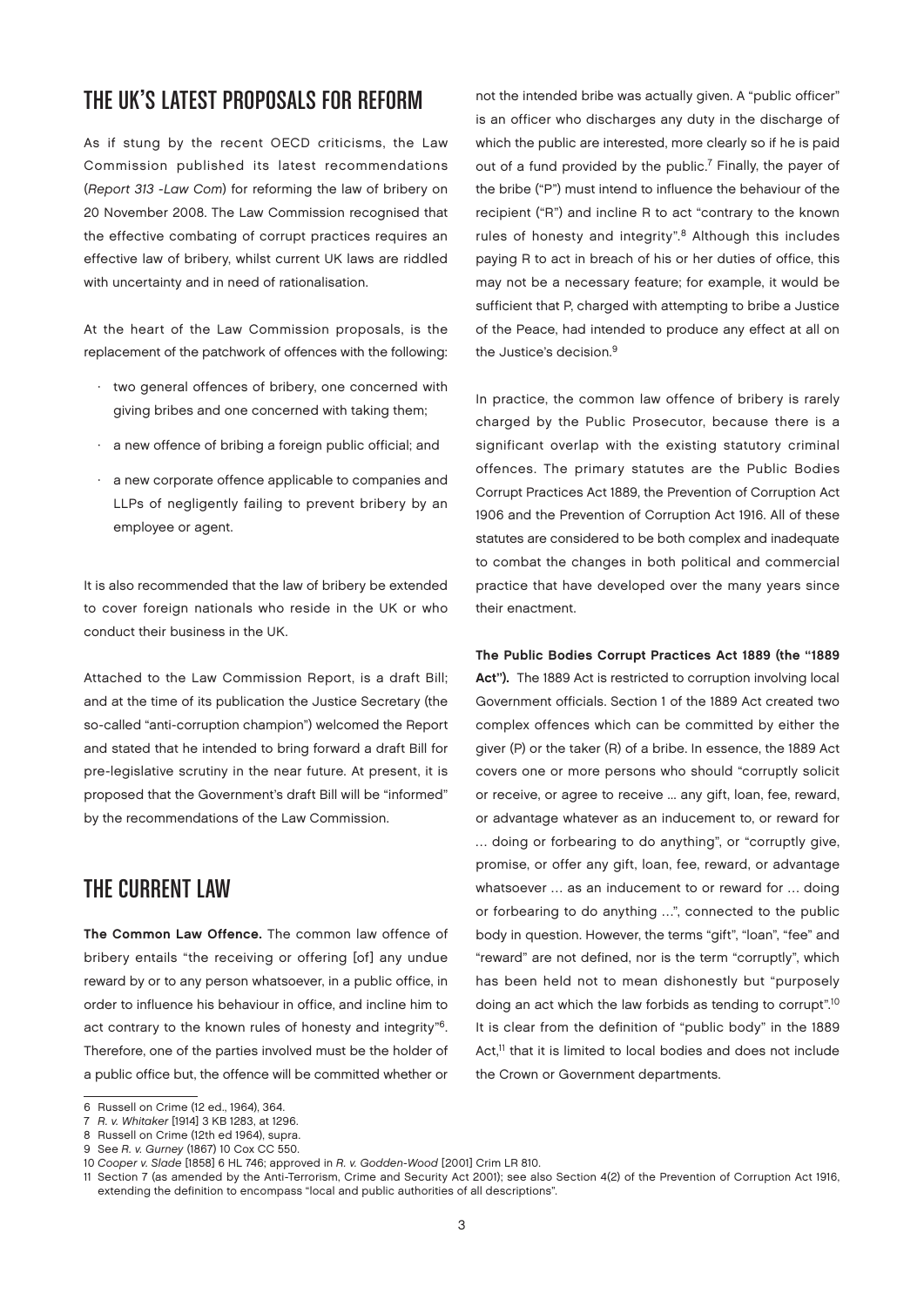The Prevention of Corruption Act 1906 (the "1906 Act"). The 1906 Act extended the anti-corruption legislation to the private sector by making it an offence for an agent to act corruptly in relation to a principal's affairs.12 It also extended the law to cover central Government officials.

As with the 1889 Act, the prosecution does not need to establish dishonesty.13 Recent prosecutions have included a manager receiving approximately £900,000 in return for placing substantial orders on behalf of his company, and a ministry of defence official who received more than £200,000 from a US company for the provision of information pertaining to an arms contract.

The Prevention of Corruption Act 1916 (the "1916 Act"). As well as broadening the definition of "public body" and increasing the maximum sentence for bribery in relation to contracts with the Government or public bodies (to 7 years), the 1916 Act introduced the presumption of corruption.<sup>14</sup> The presumption shifts the burden of proof so that the defence must prove (on a balance of probabilities)<sup>15</sup> that a given payment was not corrupt. It applies only to payments made to employees of the Crown, Government departments or public bodies, and not to agents who are not so classified, such as employees of private companies engaged in contracted-out work or private sector secondees to Government departments. It also only applies to cases involving contracts.

The Anti-Terrorism, Crime and Security Act 2001 (the "ATCSA 2001"). Following the acts of terrorism on 11 September 2001, ATCSA 2001 was introduced, including provisions that criminalized corruption overseas. Since 14 February 2002, UK Courts have had power, under Part 12 of ATCSA 2001, to impose criminal sanctions under UK law in relation to corrupt acts involving UK citizens or companies, even if those acts occurred overseas and even if payments were made to agents of overseas principals.<sup>16</sup>

References to public bodies in the 1889 and 1916 Acts were amended to include "any body which exists in a country or territory outside the United Kingdom".17 It is also immaterial that R's functions have no connection with the UK and are carried out in another country.18

The presumption of corruption does not apply to anything that would not have been an offence prior to Part 12 coming into force.19

#### Problems with the current law

There are many unsatisfactory features of UK criminal law arising from the general lack of clarity in the midst of a complex body of law. There is not even a consistent definition of "bribe" which is defined as "undue reward" under the common law, "gift, loan, fee, reward or advantage" under the 1889 Act, and "gift or consideration" under the 1906 Act. There is also an imperfect distinction between public and private sector bribery; the 1889 Act is confined to bribery of public officials, whereas the 1906 Act applies to bribery of "agents" regardless of the sector in which they are employed. In the past, this has led to procedural errors in the charging of suspects such as an employee of the Home Office Immigration Department who was wrongly charged under the 1889 Act because, although he was working in the public sector, the 1889 Act does not encompass bribery of Crown employees.20

As for those who are capable of being bribed, at common law R must be a public officer, whilst under the 1889 Act R must be a "member, officer, or servant of a public body". Even if the two expressions are interchangeable, they remain in sharp contrast with the "agent" terminology used by the 1906 Act, which applies across both public and private sectors.

17 Section 7 of the 1889 Act. 18 Section 108 of ATCSA 2001.

<sup>12</sup> Section 1(1).

<sup>13</sup> See Cooper v. Slade (supra), approved in connection with the private sector in R. v. Harvey [1999] Crim LR 70.

<sup>14</sup> Section 2.

<sup>15</sup> R. v. Carr-Briant [1943] KB 607.

<sup>16</sup> Section 109.

<sup>19</sup> Section 110.

<sup>20</sup>R. v. Natji [2002] 1 WLR 2337.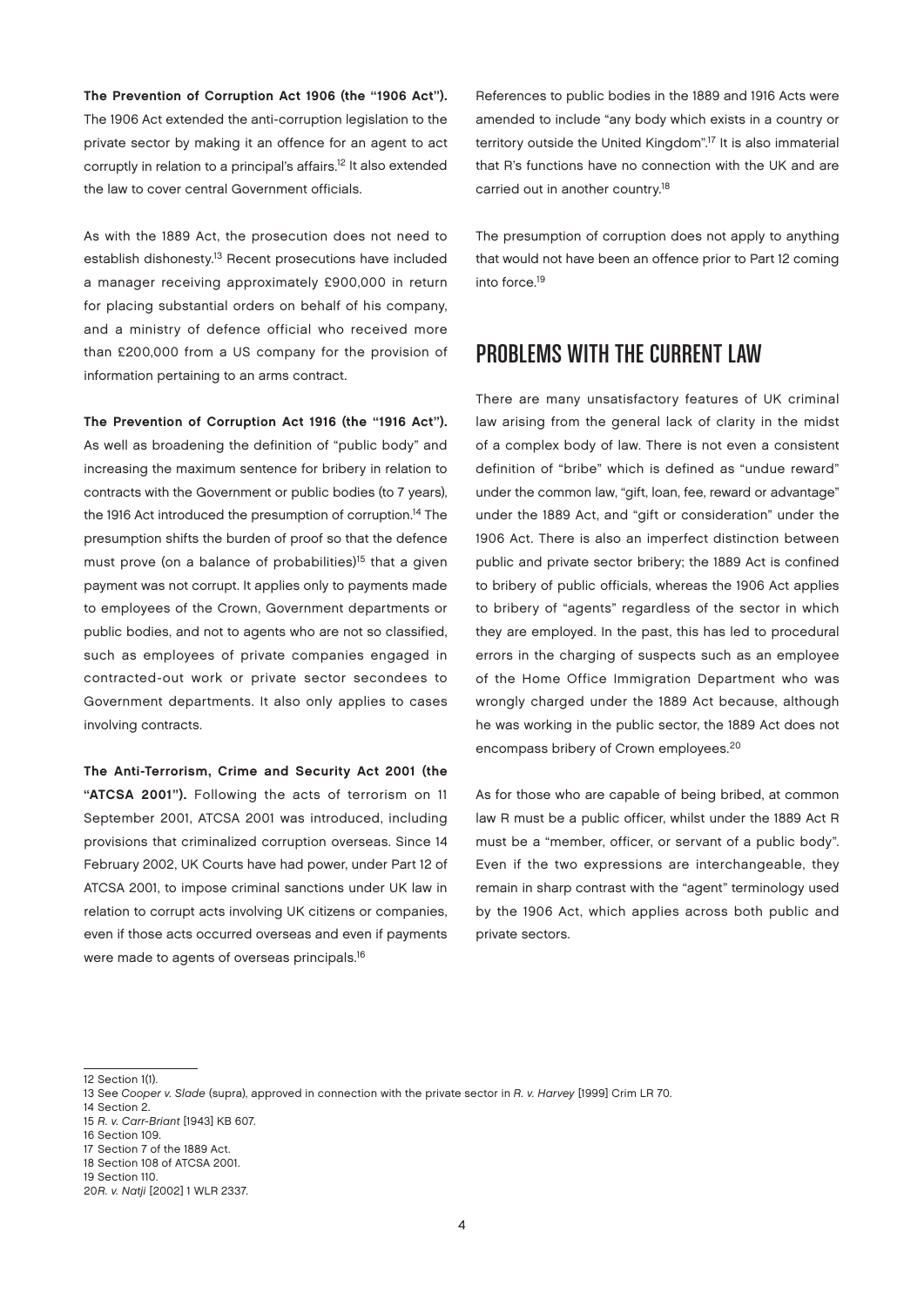As has already been seen above, both the 1889 and 1906 Acts require the Defendant to have acted "corruptly", but neither provides a definition. It has taken many years for the UK Courts to decide that "corruptly" does not mean "dishonestly" but rather "doing an act which the law forbids as tending to corrupt".

Perhaps most surprisingly of all, although ATCSA 2001 extended the UK Courts' jurisdiction to acts of bribery committed abroad by UK nationals or bodies incorporated under UK law, this extension does not apply to foreign nationals committing bribery offences abroad, even if those nationals are domiciled or habitually resident in the UK. It is considered to be unfair that persons who reside and conduct their business in the UK should not be vulnerable to prosecution when UK nationals would be vulnerable to prosecution for the same behaviour.

#### Proposed new offences

As part of the proposed bribery and corruption law reform, the common law offence of bribery, together with the whole of the 1889, 1906 and 1916 Acts, and Sections 108 to 110 of ATCSA 2001, would be repealed. These offences would essentially be replaced by four new offences: two general offences of bribery relating to the Payer and the Recipient; one specific offence of bribing a foreign public official; and a new corporate offence covering companies and limited liability partnerships.

First General Offence – Payer (P). Under the first general offence P will be guilty if, directly or indirectly, he offers, promises or gives an advantage to another, intending it to induce another person to do something improper, or to reward someone for behaving improperly (see below).

Second General Offence – Recipient (R). Under the second general offence R will be guilty in a number of ways: if he requests or accepts an advantage, intending that he or another should in consequence behave improperly or the request or acceptance itself constitutes improper behaviour (see below); if R asks for a reward for improper behaviour; or R behaves improperly in anticipation or in consequence of requesting or accepting an advantage.

Matters applicable to the General Offences. It is proposed that performance of a function or activity (business, professional or public) will be "improper" if it is carried out in breach of one or more expectations (being "expectations" that a person of moral integrity would have) that someone will perform a function or activity in good faith or impartially; or an expectation created by the fact that someone is in a position of trust.

It is also proposed that the general offences will apply to acts done outside the jurisdiction, if they would have amounted to an offence within the jurisdiction and the person accused is, among other possibilities, a British citizen, an individual ordinarily resident in the UK, or a body incorporated in the UK. An individual director, manager or equivalent person who consents to or connives at the commission of one of these offences will commit the relevant offence. Upon conviction, a sentence of up to ten years imprisonment may be imposed.

Bribery of a Foreign Public Official. There will be a separate offence of bribing a foreign public official ("FPO"), being an individual who holds a legislative, administrative or judicial position of any kind (whether appointed or elected) in a country or territory outside the UK, or exercises a public function for or on behalf of a country or territory outside the UK, or for any public agency or enterprise of that country or territory, or is an official agent of a public international organisation.

The offence will be committed if P offers or gives any advantage not legitimately due to an FPO or to another person with the FPO's assent. P must offer or give the advantage (a) intending to influence the FPO in his or her capacity as an FPO, and (b) intending to obtain or retain business. If the law applicable to the FPO permits or requires the FPO to accept an advantage, that advantage would be "legitimately due" and therefore exonerate P. It will also be a defence for P to show that he or she reasonably believed that the law permitted or required the FPO or another recipient with the FPO's assent to accept the advantage, taking into account any steps taken by P to investigate the true position.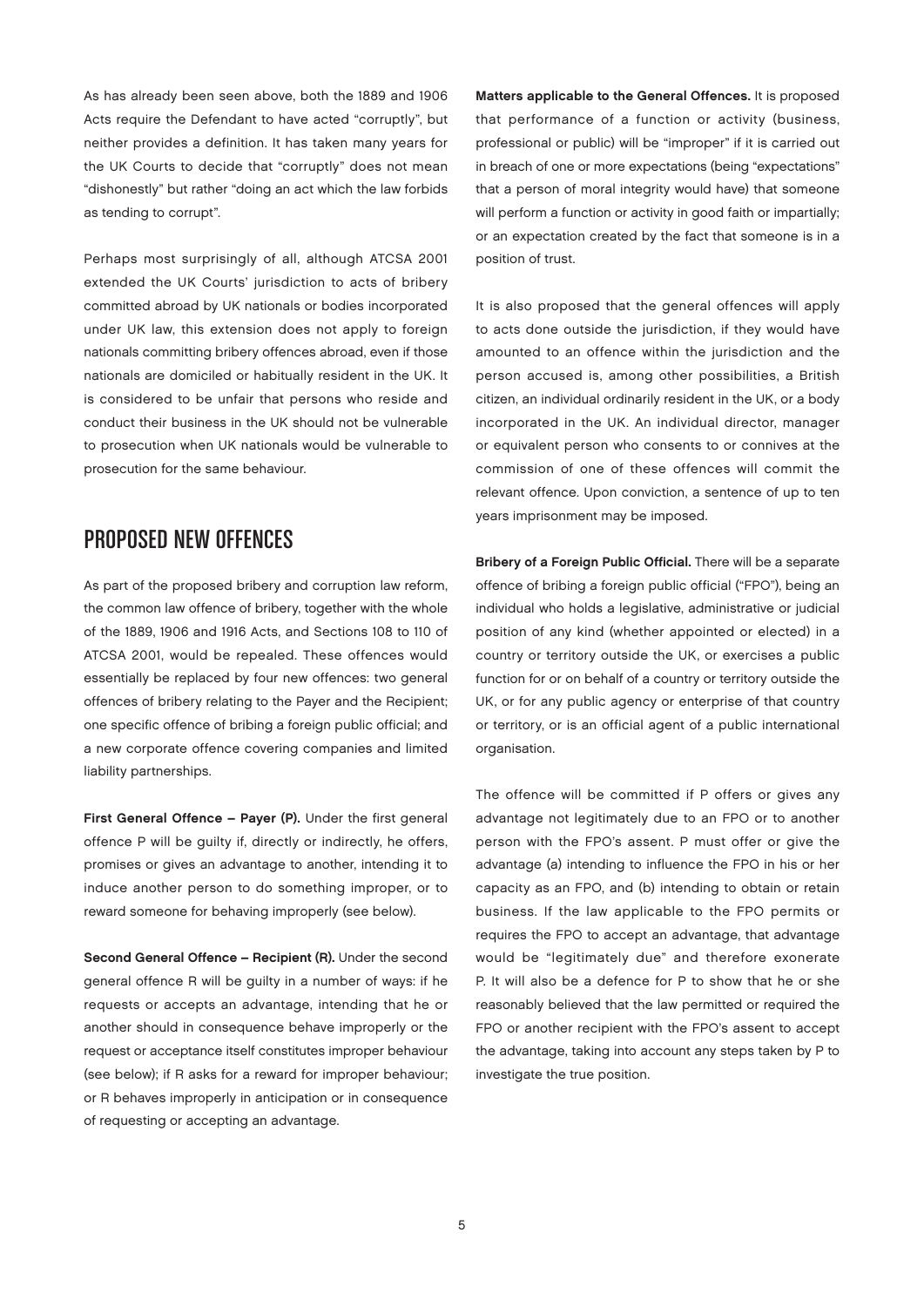The New Corporate Offence. The second proposed new specific offence is the offence by a company or limited liability partnership whose registered office is in England or Wales, of negligently failing to prevent bribery committed by a person performing services on behalf of the organisation in question.

The reason why it is proposed that traditional criminal liability should be extended only as far as the creation of an offence of negligently "failing to prevent" bribery committed by a person performing services on behalf of the organisation in question, is because the Law Commission believes that where larger organisations operating nationwide and worldwide are concerned, it is such failures that are a key factor in the perpetuation of the practice of bribery. This is especially (but not solely) the case when bribery takes place in environments where there is, or is believed to be, a "culture of bribe taking".

A company or limited liability partnership (C) will be guilty of the proposed new offence, punishable by unlimited fine, if: someone acting on C's behalf commits bribery; the bribe was in connection with C's business; and someone connected with C, whose functions included preventing bribery being committed by the persons acting on C's behalf negligently failed to prevent the bribery. It will be a defence for C to show that there were adequate procedures in place designed to prevent persons committing bribery, but not if the person or persons whose responsibility it was to prevent the bribery was a director, manager or equivalent person within the company.

Punishment for corporate failure to have adequate procedures in place designed to prevent bribery and corruption has recently been highlighted in the civil sector. On 8 January 2009, the Financial Services Authority fined Aon Limited £5.25 million for its failure, in breach of Principle 3 of the FSA's Principles for Businesses, to take reasonable care to establish and maintain effective systems and controls to counter the risks of bribery and corruption associated with making payments to overseas firms and individuals. Between 14 January 2005 and 30 September 2007, the FSA found that Aon had failed to properly assess

the risks involved in its dealings with overseas firms and individuals who helped it win business and failed to implement effective controls to mitigate those risks. As a result of a weak control environment, the firm had made various suspicious payments amounting to approximately US\$7 million to a number of overseas firms and individuals. This is the largest financial crime related fine imposed by the FSA to date and it sends a clear message to the UK Financial Services industry that it is completely unacceptable for a regulated firm to conduct business overseas without having in place appropriate anti-bribery and corruption systems and controls.

Whether or not the new corporate criminal offence outlined in the Law Commission's Report becomes law in due course, therefore, companies that conduct investment business under the financial services regime will be exposed to substantial fines for failure to install adequate anti-bribery and corruption procedures.

#### Planning for the Future

It should be expected that in light of the momentum in the OECD's efforts to achieve consistent global anti-bribery and corruption measures, the extensive further work carried out by the Law Commission in its latest Report, and the developments in the civil regulatory regime, the proposed new criminal regime will take effect in identical or very similar form to the Law Commission's proposals in the relatively short term.

Whether or not a new Bribery Act comes into force this year or next, it is important for potentially affected companies to make use of the lead time to install adequate procedures. To this end, there will need to be suitable ethics and compliance programmes, structured oversight and scrutiny of all business arrangements including the processing of payments, as well as proper employee training programmes. Jones Day has considerable experience in assisting clients in the establishment and implementation of compliance programmes, both in Europe and the United States.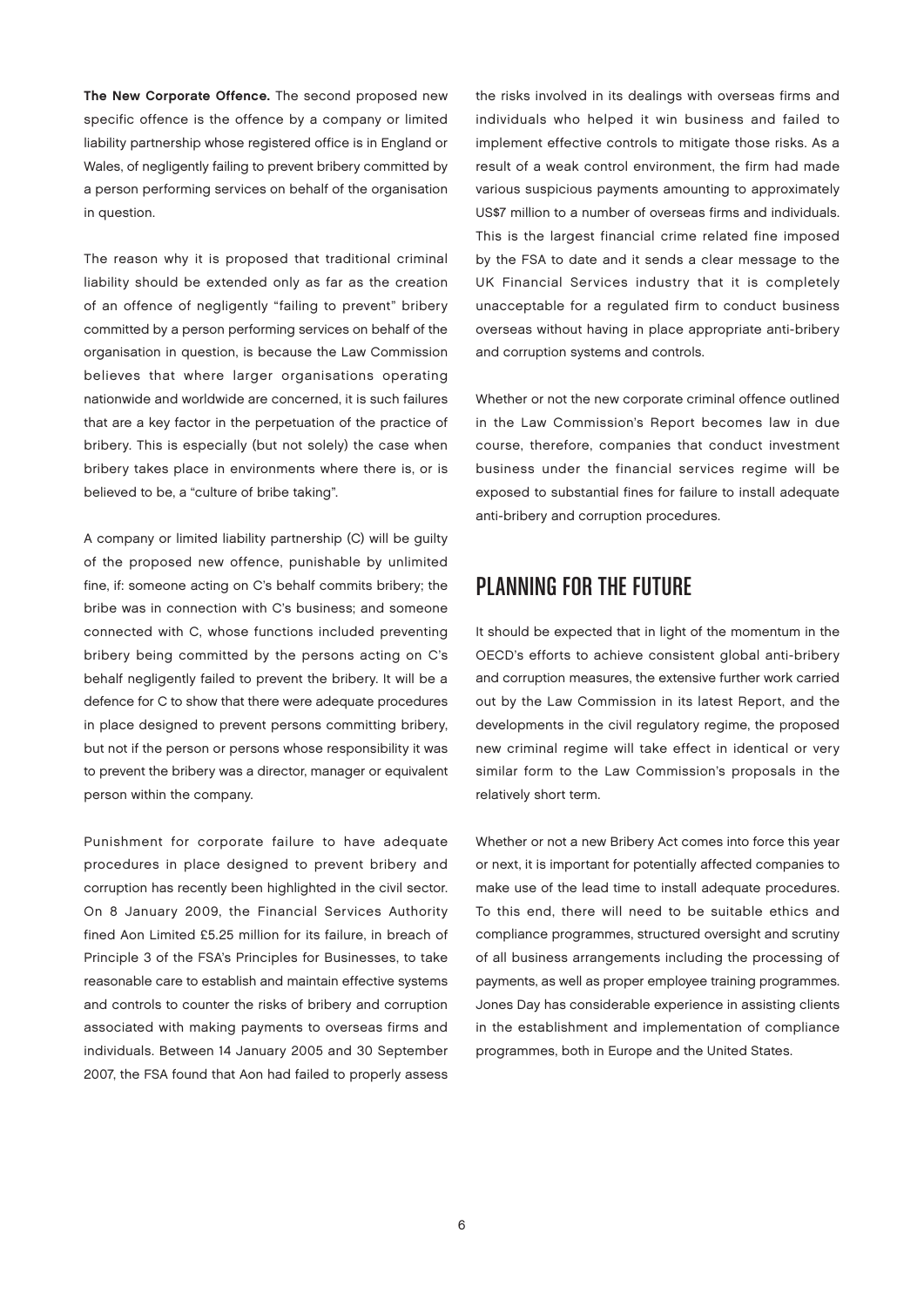### Lawyer Contact

If you would like further advice or assistance, please contact your principal Firm representative or the lawyer listed below. General email messages may be sent using our "Contact Us" form, which can be found at [www.jonesday.com.](http://www.jonesday.com)

Barry Donnelly Partner 44.20.7039.5126 [bsdonnelly@jonesday.com](mailto:bsdonnelly@jonesday.com)